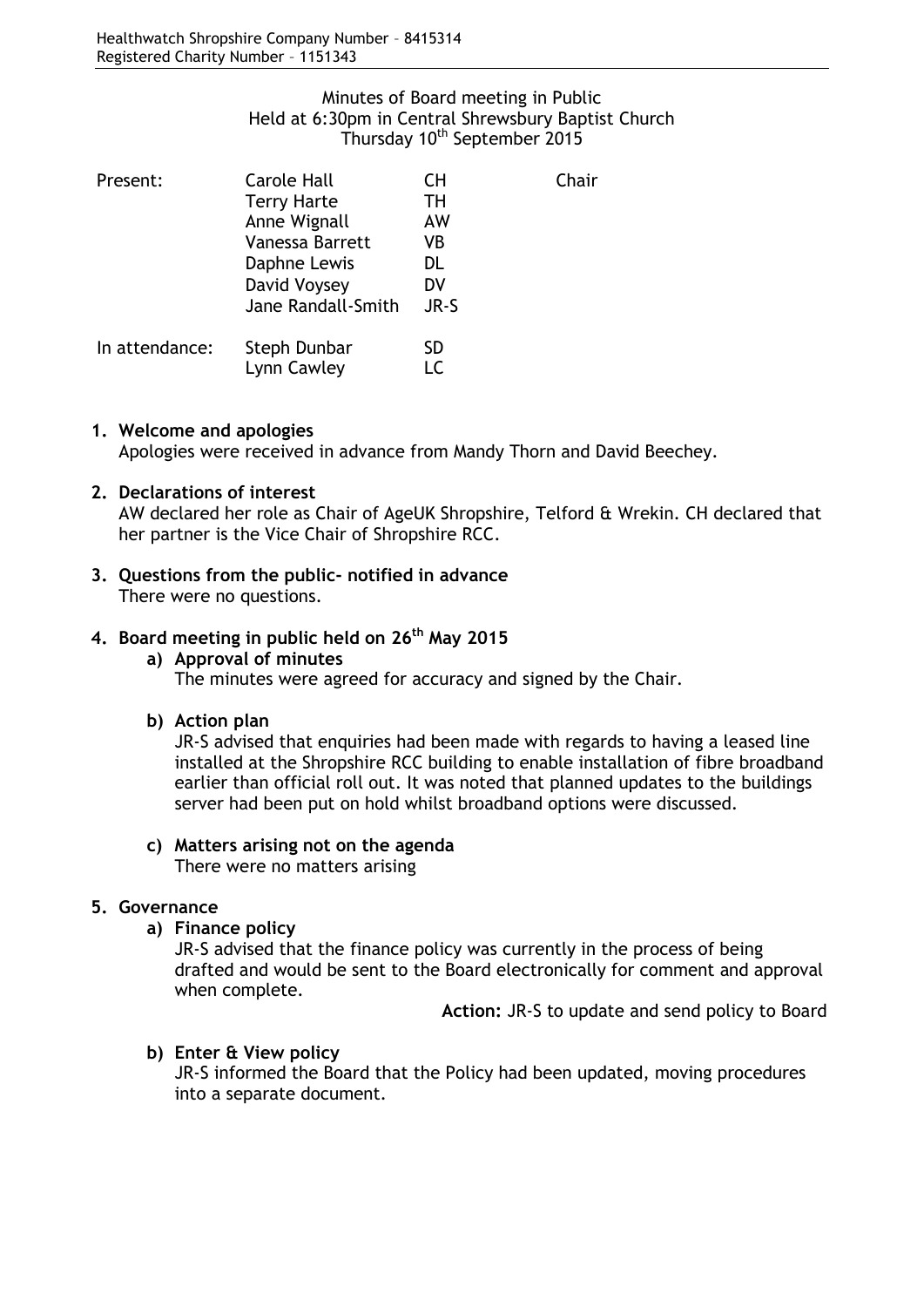# **i. Policy**

A discussion was held regarding recommendations made in an Enter & View (E&V) report (8.7). AW registered concerns that the policy's direction could be seen as vague. LC noted that the threshold for following up on HWS's first E&V visits was approaching, and that the policy had the potential to be reviewed when the follow up was completed.

The policy was approved and accepted by the Board.

#### **ii. Procedures**

It was noted that the procedure for an unannounced visit had now been included in the document. Following some minor changes and an agreement to update the process flow chart, the procedures were agreed and accepted by the Board.

**Action:** SD/LC to update document

## **c) Escalation policy**

JR-S presented the policy for approval, noting that a reference to the safeguarding policy was now included in the document.

The policy was approved by the Board.

JR-S advised that the HWS Safeguarding policy would be updated and brought to the Board for information following changes in the Care Act.

**Action:** JR-S/LC to update Safeguarding policy

#### **d) Whistleblowing policy**

The policy was discussed and minor amendments made; including replacing the references of 'Vice Chair' to a 'Board member' in section two. The policy was approved by the Board following the agreed changes.

**Action:** SD/JR-S to update policy

# **e) Risk management matrix**

The Board were in agreement to add the risk of HWS being unable to respond to NHS FutureFit pressures, creating a potential negative risk to HWS to section E of the document. It was agreed that HWS would create an official position statement based on the programmes options.

**Action:** JR-S to update & send electronically to Board

#### **6. H.R**

#### **a) Board recruitment**

It was noted that a skills matrix to assist in identifying specific recruitment skills was currently being created. JR-S noted the recruitment pack would be updated with new information including the code of conduct for Board members.

#### **b) Code of conduct**

The document was discussed and it was agreed to state the Board members would be expected to contribute a minimum of 50 hours per annum to HWS. It was agreed that where a Board member was unable to attend three Board meetings in a row, the Board would hold discussions regarding the future involvement of that individual.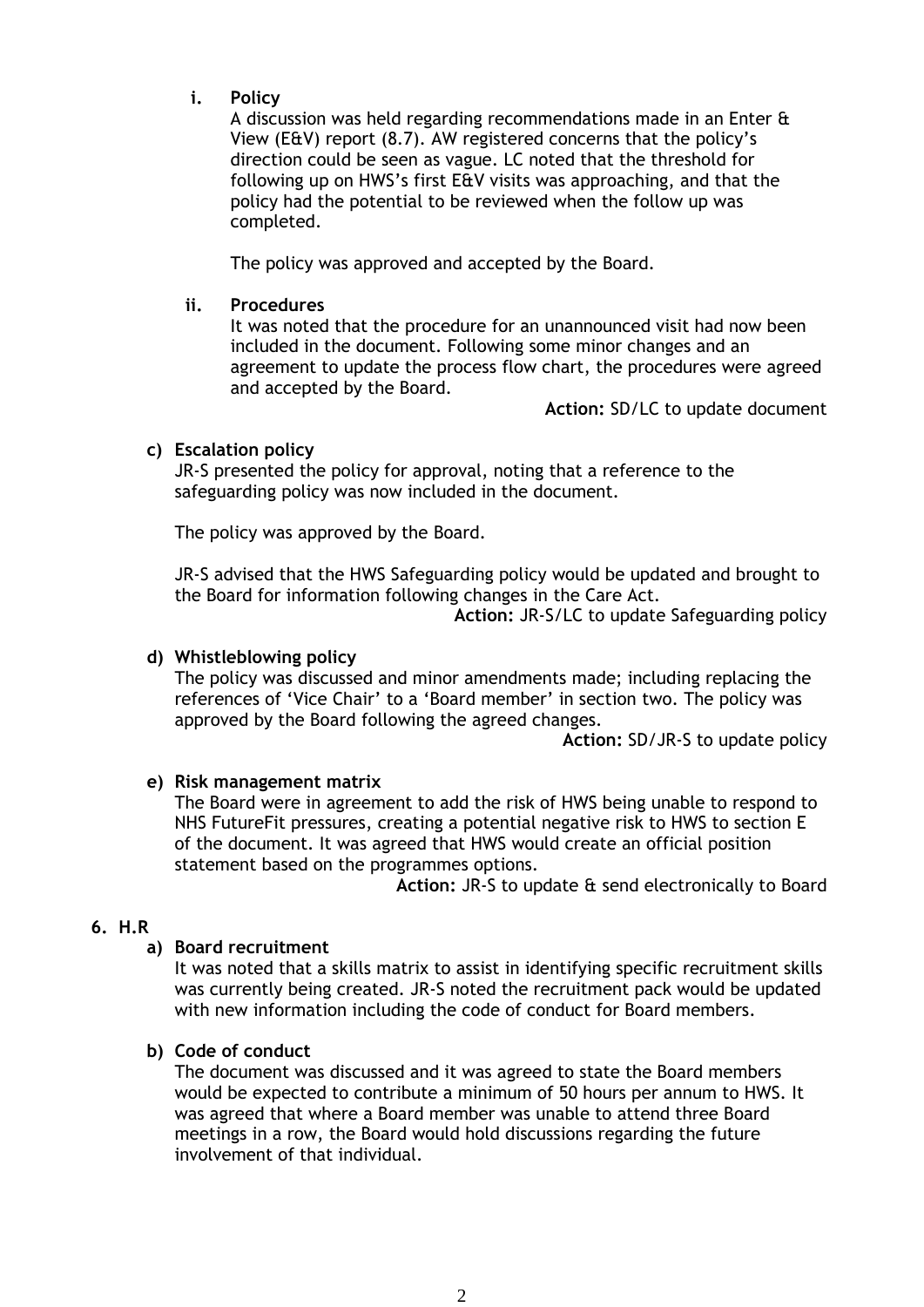## **c) Staff recruitment**

JR-S informed the Board that HWS's new E&V Officer, Lynn Cawley, was now in post. Having originally been recruited to work three days a week, the position had since been made full time to include work on the information & signposting function of HWS, following the resignation of the Information Officer

Recruitment for three roles- Administrative Officer, Information Officer and Community Engagement Officer- was currently underway, with interviews to take place from 15<sup>th</sup> September.

It was noted that staff contracts had been updated to require a minimum two month notice period going forward.

#### **7. Finance**

## **a) Management accounts to end July 2015**

JR-S advised that higher costs against the budget lines for photocopying and outsourced personnel were due to issues with invoicing and therefore catch-up costs.

#### **b) Corporation tax**

JR-S advised that the Company Secretary had received confirmation from HRMC that were would be no timing issues around the submission of a nil tax return for HWS.

## **8. Marketing**

**a) Update** 

AW reported that discussions regarding a regular health & social care piece had been held directly with the Shropshire Star.

HWS's new 'What happens to my comment' leaflet had been created and was now available; highlighting how HWS uses the intelligence it receives.

Also noted was the creation of a monthly 'hot topic' that HWS would use to generate comments regarding a specific service. AW advised that September's hot topic was Orthopaedic services, and October would cover Diabetes care services.

#### **b) Annual event**

HWS's annual event would be taking place on the afternoon on Tuesday 10<sup>th</sup> November at The Beaten Track in Shrewsbury. JR-S reported that Jim Hawkins had been confirmed as facilitator for the event.

It was noted that the decision to publish the 2014-15 Annual Review in September would be maintained, despite the event having been postponed.

#### **9. Reports**

**a) Chairs report** 

Provided for information.

#### **b) Board member reports**

Reports from TH, AW, VB and DL were provided for information regarding work undertaken on behalf of HWS.